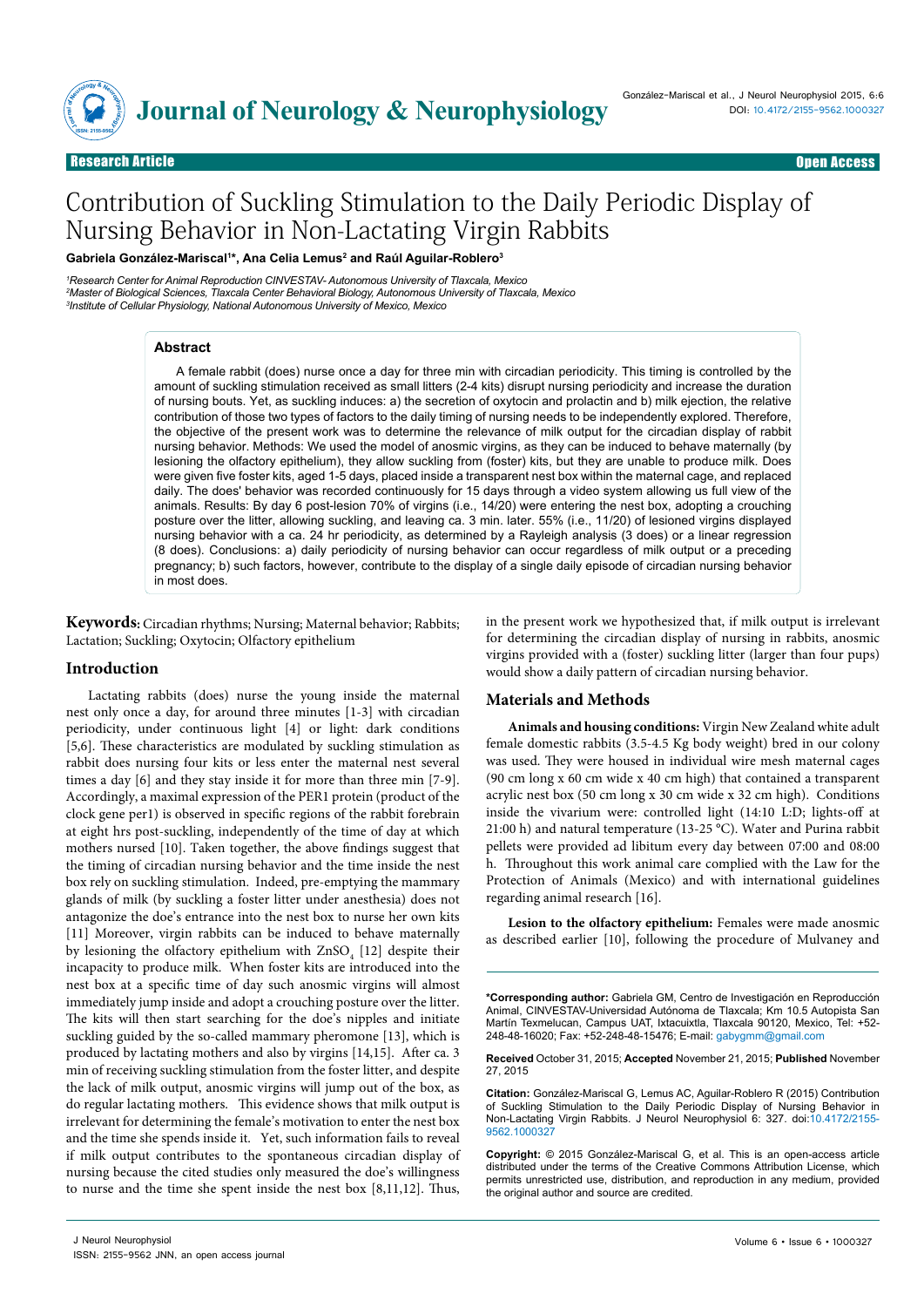**Citation:** González-Mariscal G, Lemus AC, Aguilar-Roblero R (2015) Contribution of Suckling Stimulation to the Daily Periodic Display of Nursing Behavior in Non-Lactating Virgin Rabbits. J Neurol Neurophysiol 6: 327. doi:10.4172/2155-9562.1000327

Heist [17]. Briefly, females were lightly anesthetized with ketamine (1 mg/kg; Imalgen; Rhone-Merieux, Mexico) and xylazine hydrochloride (rompun;  $25 \text{ mg/Kg}$ ; Beyer, Mexico).  $1.0-1.5 \text{ ml of } 5\%$  ZnSO (n=20) or saline (n=8) was then infused into each nostril (using polyethylene tubing, Clay Adams PE 60; O.D=1.22 mm; I.D=0.76 mm) while rabbits were gently held in the supine position. Two minutes later does were held with their head down to allow the solution to flow out of the nostrils and thus minimize spread to the oral cavity. Rabbits were then returned to their home cages.

**Olfactory perception and ambulation tests:** To verify that the infusion of ZnSO<sub>4</sub> induced anosmia, while the infusion of saline did not, we used the olfactory discrimination test reported earlier [12]. Females were placed inside a square wire mesh arena (1.2 m/side x 60 cm high, with the floor raised 10 cm above the ground) which had a painted grid dividing the floor into nine squares. Two glass jars containing water or freshly collected male urine were placed under two opposing corners of the arena. We counted, for the next 10 min, the number of times the rabbit sniffed each of the jars. To determine non-specific effects provoked by the chemical lesion to the olfactory epithelium, we simultaneously counted the number of times the rabbit crossed any of the lines painted on the floor (ambulation in an open field). These tests were made on two consecutive days before the infusion of  $\mathrm{ZnSO}_{4}$  (or saline; baseline) and again on post-infusion days 1 and 2. To confirm the recovery of olfactory function at the end of the experiment these tests were performed again on day 18.

**Nursing behavior measurement:** Starting on post-infusion day 3 video cameras were installed inside the vivarium and connected, via underground cables, to a computer placed in a different room. The transmitted images were recorded directly onto the hard drive, a procedure used in our previous study [6] that allowed us to review the videos off line at any time of day. Six kits from a lactating mother of our colony were placed inside the nest box of each experimental virgin at 10:00 h and remained there for the next 24 h. The kits were then returned to their mother for nursing and replaced with new litters of the same age. These had been fed their own mothers a few hours earlier. This procedure was repeated daily for five days after which new litters of newborn kits were used. Thus, the experimental virgins were continuously exposed to foster kits, aged 1-5 days. Because the nest box used was transparent (see above) we were able to have a full view of the behavioral interactions between virgins and foster litters at any time, particularly if the kits suckled, presumably guided by the "nipple pheromone", as described in our earlier study [12]. The following parameters were recorded without interruption for the following 15 days: a) hour of day when the doe entered the nest box and adopted a crouching posture (indicative of nursing behavior) over the litter; b) duration of time spent inside the nest box at each visit (determined by subtracting the time of exit from the time of entrance).

Statistical analysis: To compare the number of sniffs and crossings (ambulation in an open field) shown before vs after the infusion of  $ZnSO<sub>4</sub>$  (or saline) a Wilcoxon test was performed [18]. To determine the vector that best described a female's individual time for displaying nursing behavior across days 1-15 a Rayleigh test for randomness [19] was performed. From this analysis we derived the phase angle and rho of every individual vector. Only females that showed nursing behavior on at least five days were included in the population vector, which was obtained from the Rayleigh analysis of the mean phase angle vector of each individual. When this criterion was not met, and visual inspection of the actograms revealed an apparently drifting (as free running) daily pattern of nursing behavior, a linear regression analysis was performed on the time of display of this activity. This allowed us to determine,

for each individual, the period and the significance of r from the lines adjusted to such daily patterns.

#### **Results**

Figure 1 shows that in females infused with saline the number of sniffs directed towards urine was significantly higher than those directed to water. These differences were evident on the days preinfusion and persisted until the last day of testing, indicating that the infusion of saline did not induce anosmia. In contrast, does infused with ZnSO directed more sniffs towards urine before the infusion, were unable to discriminate between these stimuli on post-infusion days 1 and 2, and recovered this capacity by day 18 (Figure 2). These findings confirm that, as reported previously [12,17] the infusion of  $\mathrm{ZnSO}_{_4}$  provokes a degeneration of the olfactory epithelium, which leads to anosmia, followed by a regeneration of such tissue which, in turn, allows the recovery of function. Ambulation in an open field (Figure 3) significantly declined with respect to baseline on post-infusion days 1 and 2 in both experimental groups but had fully recovered by day 18.

Infusion of  $ZnSO<sub>4</sub>$  promoted the expression of nursing behavior as up to 70% of does in such group (i.e., 14/20) showed this response by day 6 (Figure 4). In contrast, no saline-infused rabbit entered the nest box and crouched over the litter on any day of testing, confirming that virgin does are not 'spontaneously maternal' unless they become anosmic. Nursing behavior in anosmic virgins, however, was expressed in an irregular fashion (Table 1). For instance, the latency for the onset of this activity (relative to the days of exposure to kits) ranged from 1-6 days and the maximal number of consecutive days on which an anosmic rabbit showed nursing behavior ranged from 2-13. That is, in contrast to 'regular' nursing mothers, which nurse every day from parturition onwards, anosmic virgins performed nursing behavior on some days and not on others.

A Rayleigh analysis revealed that the values of rho (indicating the direction of the vector describing the most likely time of nursing behavior) were statistically significant for three females. Indeed, the actograms of such does show that their nursing behavior occurred usually once a day, during the dark phase (Figure 5 A, B, C). Other rabbits, by contrast, entered the nest box several times across the day (Figure 6 A, B, C). When double-plotted their actograms revealed that entrances into the nest box on any given day did not occur randomly but in a timed manner, during a restricted portion of the



ISSN: 2155-9562 JNN, an open access journal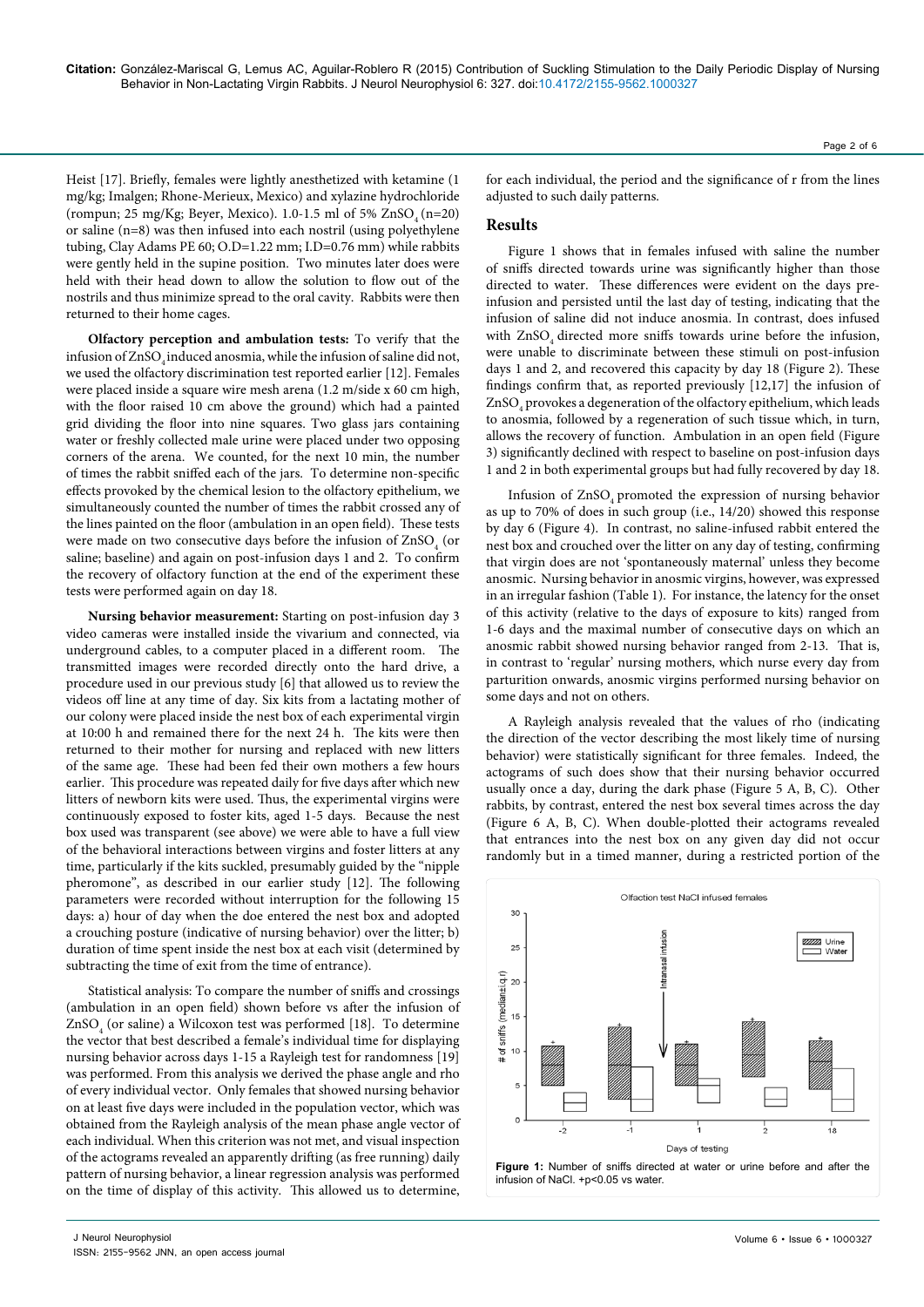





day, resembling a free-running period shorter than 24 h. Indeed, linear regression analysis of the lines adjusted to these patterns revealed that the values of r were statistically significant for 8 out of 12 does ( $p$ <0.05, Table 2). It is interesting that in one doe (#1985), in which the Rayleigh analysis indicated a significant circadian vector, the linear regression analysis did not reach statistical significance. This seems to be due to the successive back and forward shifts in the timing of nursing in this animal, which did not affect the rho value from the Rayleigh analysis but had a great influence on the r value of the linear regression. Other anosmic virgins entered the nest box only on a few days (Table 1; Figure 7 A,B) and, consequently, no statistical analysis could be performed on them. In contrast to the above-described differences in the frequency and time of day at which virgins displayed nursing behavior, whenever they entered the nest box and allowed suckling from the kits, they stayed inside for ca. 3-5 min, as occurs with lactating rabbits (Table 1). In summary, a total of 11 out of 20 virgin does sprayed with ZnS0.

(i.e., 55%) showed nursing behavior in a fashion consistent with a periodicity of ca. 24 hrs, as determined through a Rayleigh analysis (three females) or a linear regression (eight rabbits).

Page 3 of 6

The relationship between anosmia and the expression of nursing behavior on a given day was not a direct one. Table 3 shows that at the beginning of the experiment (early period) all females were anosmic on the day following the infusion of  $ZnSO<sub>4</sub>$  (day 1), but only 21% of them (i.e., 4/20) showed nursing behavior two days later (day 3). By contrast, at the end of the experiment (late period) 60% of ZnSO4 infused virgins (i.e., 12/20) showed nursing behavior (day 17), despite the fact that, on day 18, only 1/20 individuals (5%) was anosmic.

## **Discussion**

In agreement with our earlier report [8] the suckling stimulation provided by six kits allowed a normal time inside the nest box (i.e., ca.





| # $\circledcirc$ | First day<br>showing<br>nursing<br>behavior* | Maximal<br>number of<br>consecutive<br>days<br>showing<br>nursing<br>behavior |      | Rho             | p                   | phase<br>angle<br>$(\alpha)$ | Geographic<br>hour | $\%$<br>sucklings<br>in dark<br>phase |
|------------------|----------------------------------------------|-------------------------------------------------------------------------------|------|-----------------|---------------------|------------------------------|--------------------|---------------------------------------|
| 1951             | 1                                            | 3                                                                             | 3.58 | 0.522           | < 0.114             | $28^\circ$                   | 1.87               | 80                                    |
| 2130             | 1                                            | 3                                                                             | 4.15 | 0.600           | 0.165               | $318^\circ$                  | 21.2               | 29                                    |
| 2045             | 1                                            | 13                                                                            | 5.93 | 0.337/<br>0.575 | < 0.201/<br>< 0.014 | $14^{\circ}$<br>$318^\circ$  | 21.2               | 54                                    |
| 1940             | $\overline{2}$                               | 0                                                                             | 5.05 | 0.12            | < 0.87              | $139^\circ$                  | 9.27               | 40                                    |
| 1944             | 3                                            | 8                                                                             | 6.78 | 0.220           | < 0.659             | $87^\circ$                   | 5.8                | 33                                    |
| 1947             | 3                                            | 6                                                                             | 3.8  | 0.368           | < 0.245             | $103^\circ$                  | 6.87               | 44                                    |
| 1996             | 3                                            | 3                                                                             | 5.45 | 0.725           | < 0.02              | $45^{\circ}$                 | 3.00               | 100                                   |
| 1986             | 3                                            | $\overline{2}$                                                                | 3.85 | 0.985           | nd                  | nd                           | nd                 | 100                                   |
| 1989             | 3                                            | 0                                                                             | 3.37 | 0.767           | nd                  | nd                           | nd                 | 33                                    |
| 1990             | 4                                            | 9                                                                             | 3.05 | 0.856           | < 0.001             | $354^\circ$                  | 23.6               | 100                                   |
| 1985             | 4                                            | $\overline{7}$                                                                | 2.67 | 0.661           | < 0.009             | $105^\circ$                  | 7.00               | 50                                    |
| 1993             | 5                                            | 5                                                                             | 4.88 | 0.528           | < 0.085             | $9^{\circ}$                  | 0.60               | 82                                    |
| 1959             | 6                                            | $\overline{2}$                                                                | 7.05 | 0.545           | nd                  | nd                           | nd                 | 67                                    |
| 1939             | 6                                            | 0                                                                             | 3.32 | 0.66            | nd                  | nd                           | nd                 | 0                                     |

**Table 1:** Characteristics of nursing behavior and parameters determined through a Rayleigh analysis.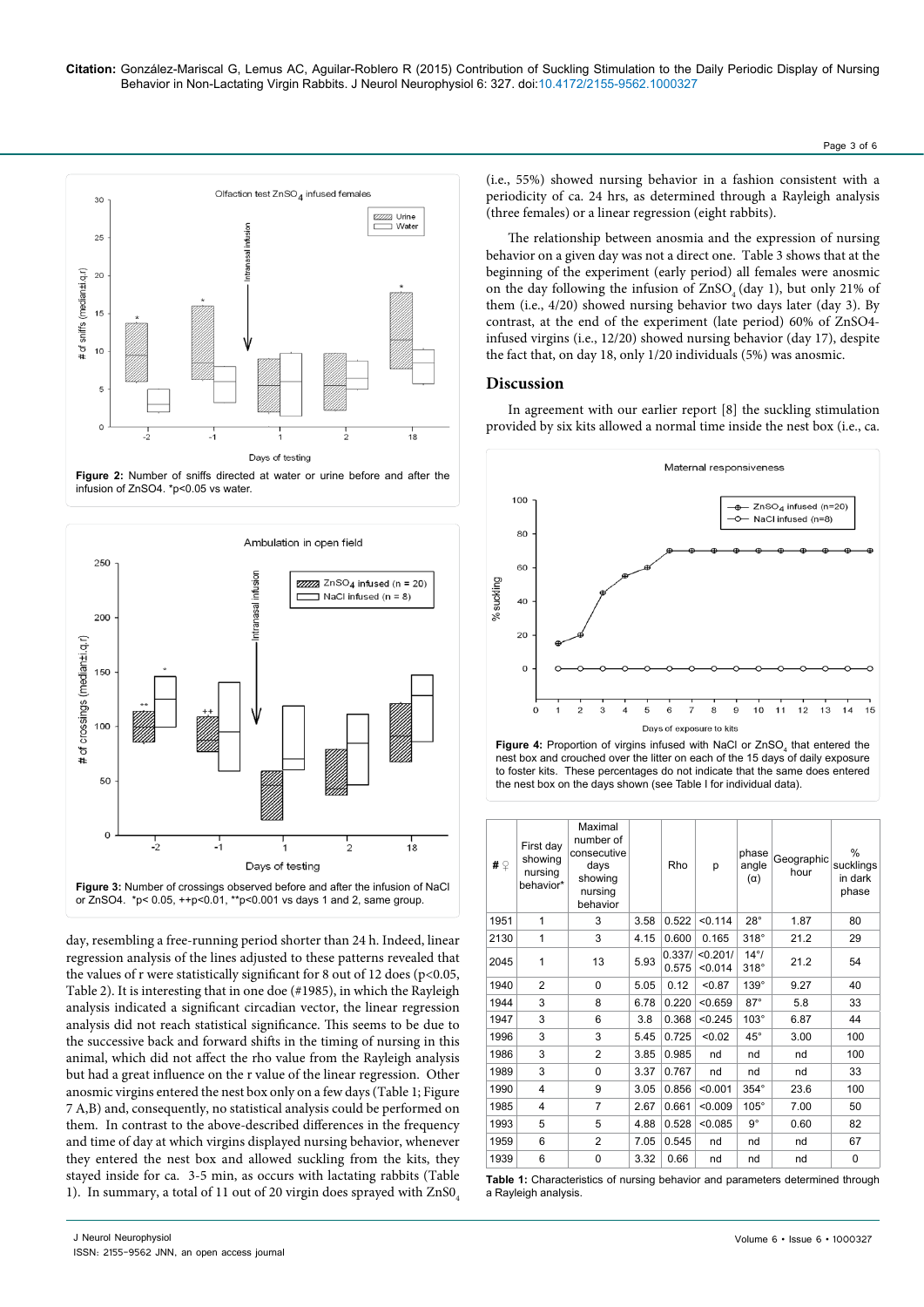**Citation:** González-Mariscal G, Lemus AC, Aguilar-Roblero R (2015) Contribution of Suckling Stimulation to the Daily Periodic Display of Nursing Behavior in Non-Lactating Virgin Rabbits. J Neurol Neurophysiol 6: 327. doi:10.4172/2155-9562.1000327

Page 4 of 6



**Figure 5:** Actograms of the three virgins (a, b, c, corresponding to #1996, 1985, and 1990 in Table I) from which we confirmed a circadian display of nursing behavior following a Rayleigh analysis.





| # $\circledcirc$ | slope    | period |        | р     |
|------------------|----------|--------|--------|-------|
|                  |          |        |        |       |
| 1951             | $-19.0$  | 23.02  | 0.9698 | 0.018 |
| 2130             | 32.0     | 24.75  | 0.9867 | 0.004 |
| 2045             | $-11.2$  | 22.85  | 0.9491 | 0.03  |
| 1940             | $-59.0$  | 23-57  | 0.9669 | 0.018 |
| 1944             | $-10.9$  | 22.84  | 0.9752 | 0.011 |
| 1947             | $-17.0$  | 23.00  | 0.9071 | 0.064 |
| 1996             | $-6.0$   | 22.65  | 0.9981 | 0.004 |
| 1986             | $-36.0$  | 23.34  | 0.3873 | 0.34  |
| 1989             | $-22.0$  | 23.05  | 0.5329 | 0.27  |
| 1990             | 92.0     | 24.26  | 0.9690 | 0.018 |
| 1985             | $-50.46$ | 23.52  | 0.7948 | 0.14  |
| 1993             | $-10.89$ | 22.84  | 0.9897 | 0.004 |

\*does # 1939 and 1959 were excluded from this analysis due to the few days on which they entered the nest box (see Table I)

**Table 2:** Linear regression analysis to determine circadian periodicity of nursing\*

3 min) despite the virgins' incapacity to produce milk. Moreover, the consistency in the time spent inside the nest box is an indirect indicator that the kits provided did engage in suckling: we have shown that a threshold of suckling stimulation is essential to induce the crouching posture over the litter and to allow a normal time inside the nest box [8]. In contrast, the other characteristic of nursing behavior, i.e.,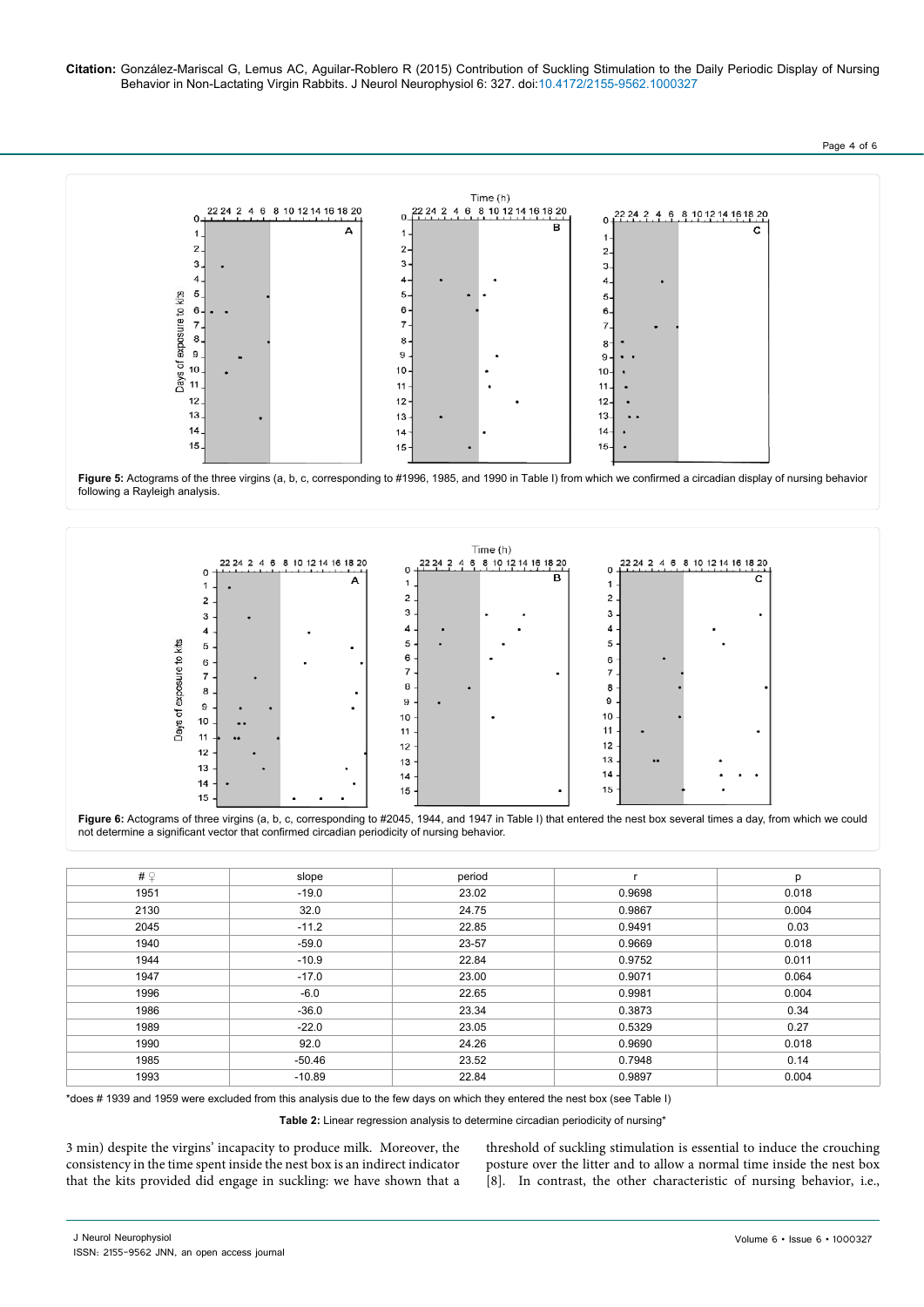

**Figure 7:** Actograms of two virgins (a, b, corresponding to #2130 and 1940 in Table I) that entered the nest box only on five (out of 15) days of exposure to foster kits.

| <b>Early period</b> | Percent<br>anosmic on<br>post-infusion<br>day 1 |     |       | Late period |                                  | Percent<br>anosmic on<br>post-infusion<br>day 18 |   |       |     |
|---------------------|-------------------------------------------------|-----|-------|-------------|----------------------------------|--------------------------------------------------|---|-------|-----|
|                     | yes                                             | no  | Total |             |                                  |                                                  |   | Total |     |
| Percent nursing     | Yes                                             | 21  | 0     | 21          | Yes<br>Percent                   |                                                  | 7 | 53    | 60  |
| on post-infusion    | No                                              | 79  | 0     | 79          | nursing on<br>No                 |                                                  | 0 | 40    | 40  |
| day 3               | Total                                           | 100 | O     | 100         | post-infusion<br>Total<br>day 17 |                                                  |   | 93    | 100 |

**Table 3:** Relationship between anosmia and display of nursing behavior in ZnSO<sub>4</sub>– infused virgins.

its occurrence once a day with a period close to 24 h [4-6], differed from that of lactating mothers in the following aspects: a) the onset of nursing behavior was not immediate: most virgins started displaying it on the third to fourth day of pup exposure, i.e., on post-lesion days 5-6; b) none of the females entered the nest box every single day to crouch over the litter: the maximal number of consecutive days on which they showed nursing behavior ranged between 2 and 13; c) the proportion of virgin does sprayed with  $\mathrm{ZnSO}_4$  that showed nursing behavior with a periodicity of ca. 24 hrs was 55% (11/20). Most of the nursing behavior episodes of these virgins occurred during the dark phase, as reported for mothers given free access to nurse their litters [5,6], despite the fact that we introduced the foster kits to virgins at 1000 hrs. That is, even though the virgins had access to the litters for 11 hrs of the light period (i.e., from 1000 to 2100 hrs), they entered the nest box during the dark phase, as occurs in lactating rabbits [5,6].

Although the present results confirm that anosmia promotes nursing behavior in virgin rabbits the mechanisms underlying this effect are unclear. Although  $ZnSO<sub>4</sub>$  intranasal infusions reduced ambulation on the following two days this effect cannot explain the latency of 3-4 days to initiate nursing behavior because virgins infused with NaCl also showed such reduced ambulation but did not become ma`ternal. Moreover, the fact that anosmia was present immediately after ZnSO $_{\scriptscriptstyle 4}$  infusions but nursing behavior was not and, vice versa, that at the end of the experiment up to 60% of lesioned virgins were maternal but only one was still anosmic, does not support a direct relationship between the perception of signals from the young and the likelihood of maternal responsiveness in virgin rabbits. Rather, we believe that the lesion to the olfactory mucosa (provoked by  $\mathrm{ZnSO}_{4}$  infusions) may lead to the degeneration of fibers that interfere with the function of brain

circuits that tonically inhibit the expression of maternal responsiveness in virgins. Indeed, there is evidence that the olfactory system inhibits 'abnormal' behaviors, specifically: lesions to the olfactory system promote the display of the lordosis reflex (characteristic of sexually receptive females) in castrated steroid-treated male rats [20,21].

Although the present results do not rule out a participation of milk output in timing the circadian periodicity of actual nursing they do show that such process is not essential. Perhaps milk output per se and/or the secretion of hormones like oxytocin and prolactin act together with nipple stimulation to activate a neural network that times the unfailing display of nursing with a periodicity of ca. 24 hrs. Indeed, the representation of the receptive field of the ventrum in cortical area S1 is larger in lactating rats than in virgins [22]. If something similar occurs in rabbits it may account for the larger variability in the display of nursing behavior of virgins vs lactating does.

A limitation of the present study is, of course, that a major difference between lactating mothers and 'maternal virgins' is that the latter have not been exposed to the hormones of pregnancy [2]. These agents 'prepare' the maternal brain to respond to the litter ab initio in a species-specific way. Thus, even primiparous rabbits upon first exposure to the young crouch over them inside the nest, nurse them for ca. 3 min [8] and repeat this activity with circadian periodicity [6]. Moreover, the activation of several forebrain nuclei following nursing (as determined by the number of c-FOS protein-immunoreactive cells) is the same on the first as on the seventh day of lactation [23]. Consequently, the lack of pregnancy hormones may partly account for the 'less than perfect' circadian timing of suckling behavior in maternal virgins. Another caveat of the present work is that, as the kits did not obtain any milk despite their suckling, we cannot determine how their tactile stimulation of the doe's ventrum or the intensity of the nipple stimulation provided compares to that of kits who do obtain milk. Moreover, we can anticipate that the release of PRL and OT by suckling was probably lower in these virgins than in truly lactating does. Clearly, more work is warranted to determine the relative contribution of milk output, hormones, and peripheral stimulation to the circadian display of rabbit nursing.

## **Conclusion**

Our results show that suckling stimulation per se has a major role in timing the periodicity of nursing, even in the absence of a preceding pregnancy, and is sufficient to determine a normal duration of suckling episodes. That is, a neural network intrinsic to doe rabbits is activated by suckling stimulation, regardless of milk output, to allow the periodic expression of nursing behavior once a day. However, other factors, like milk output and the hormones of pregnancy and lactation, are necessary in most females to allow a 'flawless', unfailing display of nursing behavior like that observed in truly lactating rabbits.

This work was supported by CONACYT grants 128625 to GGM and 42993 to RAR.

#### **References**

- 1. Drewett RF, Kendrick [KM, Sanders](http://www.ncbi.nlm.nih.gov/pubmed/7054014) DJ, Trew AM (1982) A quantitative analysis of the feeding behavior of suckling [rabbits. Dev](http://www.ncbi.nlm.nih.gov/pubmed/7054014) Psychobiol 15: 25-32.
- 2. [González-Mariscal](http://www.ncbi.nlm.nih.gov/pubmed/8047575) G, Díaz-Sánchez V, Melo AI, Beyer C, Rosenblatt JS [\(1994\) Maternal](http://www.ncbi.nlm.nih.gov/pubmed/8047575) behavior in New Zealand white rabbits: quantification of somatic events, motor patterns, and steroid plasma [levels. Physiol](http://www.ncbi.nlm.nih.gov/pubmed/8047575) Behav 55: [1081-1089.](http://www.ncbi.nlm.nih.gov/pubmed/8047575)
- 3. Lincoln [DW \(1974\) Suckling: a](http://www.ncbi.nlm.nih.gov/pubmed/4431844) time-constant in the nursing behaviour of the [rabbit. Physiol](http://www.ncbi.nlm.nih.gov/pubmed/4431844) Behav 13: 711-714.